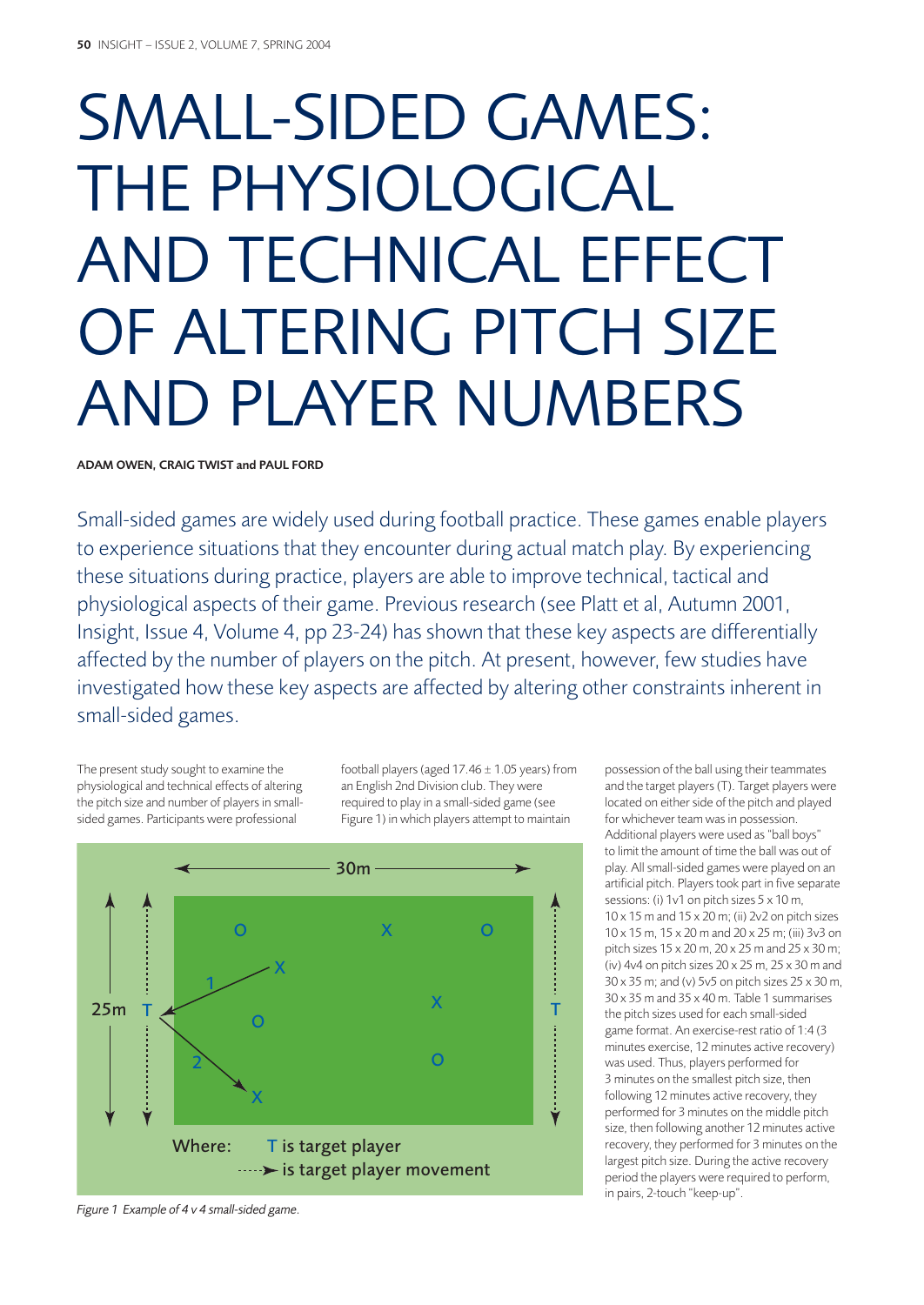## **Technical Analysis**

A technical analysis was performed on all smallsided games. Table 2 provides a list of the skill definitions used in this study. Each game was filmed. The frequencies of each skill were subsequently recorded using hand notation. The frequencies of skills per player were then calculated. Intra-observer reliability measures ranged from 80% to 100%.

The frequency of each key action is presented in Figure 2. The most frequent technical action was passing. The second most frequent technical action was receiving. Players dribbled and turned with the ball more than they headed it, but less than they passed or received it.

### Altering Player Numbers

Figure 2 shows that the addition of players (eg from 1 v 1 to 2 v 2), irrespective of the pitch size, generally led to an increase in the total number of technical actions performed. This increase was due to a greater number of passes and receptions. However, Figure 3 demonstrates that the addition of extra players led to a decrease in the total number of technical actions performed per player. The two players involved in the 1 v 1 game performed the highest amount of technical actions per player. In comparison, the ten players involved in the 5 v 5 game performed the least amount of technical actions per player. The addition of extra players also led to a decrease in the amount of one touch passing. However, altering player numbers, did not affect the amount of technical errors (eg misplaced passes, blocked passes) that the players made. Furthermore, in comparison to all other formats, players performed more turns in the 1 v 1 game and dribbled more during the 1 v 1 and 2 v 2 games. For the target players located on either end of the pitch, the addition of players (eg from 3 v 3 to 4 v 4) generally led to a slight decrease in their involvement. These target players predominately performed one touch passes.

| Table 1 PITCH SIZES (METRES) USED FOR SMALL-SIDED GAMES |                  |                |                |                |                |
|---------------------------------------------------------|------------------|----------------|----------------|----------------|----------------|
| <b>Pitch size</b>                                       | 1 <sub>v</sub> 1 | フッフ            | 3v3            | 4 v 4          | 5v5            |
| Small                                                   | $5 \times 10$    | $10 \times 15$ | $15 \times 20$ | $20 \times 25$ | $25 \times 30$ |
| Medium                                                  | $10 \times 15$   | $15 \times 20$ | $20 \times 25$ | $25 \times 30$ | $30 \times 35$ |
| Large                                                   | $15 \times 20$   | $20 \times 25$ | $25 \times 30$ | $30 \times 35$ | $35 \times 40$ |

| Table 2 THE TECHNICAL DEFINITIONS EMPLOYED IN THIS STUDY |                                                                                                                                                                                                     |  |  |  |
|----------------------------------------------------------|-----------------------------------------------------------------------------------------------------------------------------------------------------------------------------------------------------|--|--|--|
| <b>Skill</b>                                             | <b>Definition</b>                                                                                                                                                                                   |  |  |  |
| Pass                                                     | Player in possession sends the ball to a team mate (eg using the foot, thigh or<br>chest; using various techniques such as ground, lofted, chip, flick or volley;<br>over short or long distances). |  |  |  |
| Receive                                                  | Player gains or attempts to gain control of the ball in order to retain possession.                                                                                                                 |  |  |  |
| Turn                                                     | Player in possession, with ball at feet, changes direction in order to play in other<br>areas of the pitch.                                                                                         |  |  |  |
| <b>Dribble</b>                                           | Player in possession, with ball at feet, runs with ball, beats or attempts to beat<br>an opponent.                                                                                                  |  |  |  |
| Header                                                   | Player contacts the ball using their head.                                                                                                                                                          |  |  |  |
| <b>Tackle</b>                                            | An action intending to dispossess an opponent who is in possession of the ball.                                                                                                                     |  |  |  |
| <b>Block</b>                                             | Ball strikes a player, preventing an opponent's pass from reaching its intended<br>destination.                                                                                                     |  |  |  |
| Interception                                             | Player contacts the ball enabling him to retain possession, preventing an<br>opponent's pass from reaching its intended destination.                                                                |  |  |  |

Figure 4 shows that the addition of players, regardless of the pitch size, had little effect on the number of defensive actions performed. However, as players were added, there was a decrease in the amount of tackles performed. In the 2 v 2 and 3 v 3 games, there were less blocks and interceptions when compared to the other formats. Additionally, there was a similar frequency pattern for defensive actions in the 4 v 4 and 5 v 5 games. Both formats had more blocks than tackles, and more tackles than blocks, suggesting that the two formats are similar.



*Figure 2 Frequency of skills performed per small-sided game, regardless of pitch size. A total of two*

### Altering Pitch Size

Figure 5 demonstrates that, regardless of player numbers, increasing the size of the pitch (ie small to medium to large) had little effect on the technical actions the players performed. However, as pitch size became larger, less passes and receptions were made, although this was not significant. It may be that the increases in pitch size, by 5 metres in width and breadth, were not large enough to affect the results of the technical analysis. Furthermore, the altering player numbers may have confounded the findings. Further research is required to examine the technical effects of altering the size of the pitch for smallsided games.

### Physiological Analysis

Heart rates were measured using the Polar Team System UK heart rate monitoring system. Heart rates were measured during all smallsided games. Two baseline measures were also obtained. Each player's maximum heart rate was measured as he performed the 20 m Multi-Stage Fitness Test (20 m MSFT) in a laboratory. Moreover, each player's heart rate was measured during two 11 v 11 competitive matches.

The player's mean maximum heart rate, determined from the 20 m MSFT, was  $205 \pm 5$ beats/min. The mean heart rates in the 11 v 11 competitive match were  $171 \pm 11$  beats/min in Match 1 and  $167 \pm 7$  beats/min in Match 2. These values equate to 83.4% and 81.3% of mean maximum heart rate, respectively. The mean peak heart rates in the 11 v 11 competitive match were 198 ± 9 beats/min in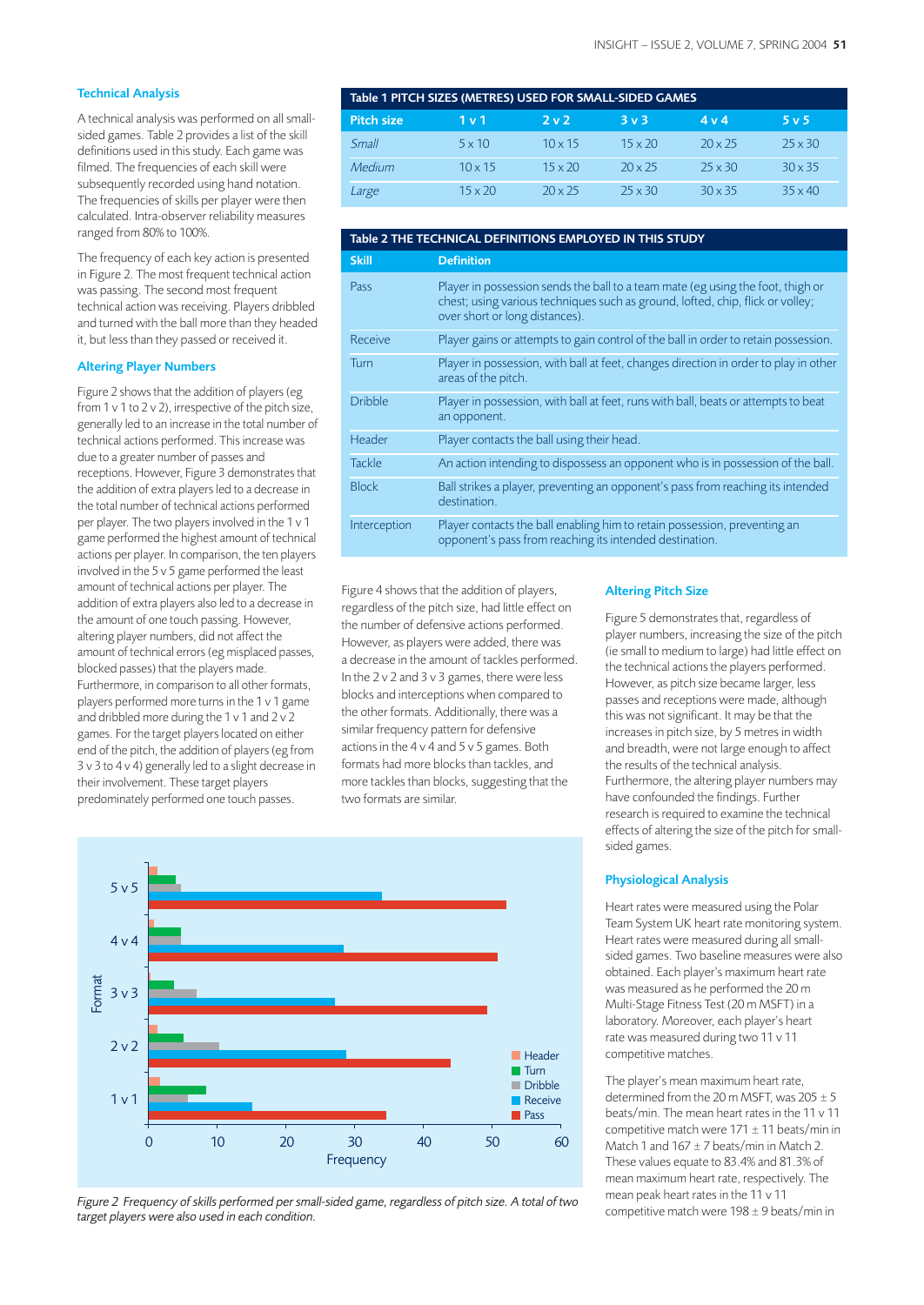







*Figure 5 Frequency of skills performed per small-sided game, regardless of player numbers.*

Match 1 and 191  $\pm$  7 beats/min in Match 2. These figures equate to 96.5% and 93.1% of mean maximum heart rate, respectively.

# Altering Player Numbers

Figure 6 shows that the small-sided games of 3 v 3 produced mean heart rates similar to those found in the 11 v 11 competitive matches. The small-sided games of 1 v 1 and 2 v 2 produced mean heart rates generally higher than those found in the 11 v 11 matches, whereas 4 v 4 and 5 v 5 produced mean heart rates generally lower than those found during the 11 v 11 matches. Adding an extra player to each team, but keeping the pitch size the same, generally reduced mean heart rates. Figure 7 demonstrates that the small-sided games of 1 v 1, 2 v 2 and 3 v 3 produced mean peak heart rates similar to those found in the 11 v 11 matches. However, the small-sided games of 4 v 4 and 5 v 5 produced average peak heart rates approximately 20 beats/min lower than those found during the 11 v 11 matches.

### Altering Pitch Size

Figure 6 demonstrates that as the pitch size became larger, but the player numbers remained constant, mean heart rates generally increased. Similarly, Figure 7 shows that mean peak heart rates also generally increased as pitch size became larger, but player numbers remained unchanged.

## **Summary**

The purpose of this study was to examine the physiological and technical effects of altering pitch size and number of players in small-sided games. By changing the number of players, both the technical and physiological demands of games were altered. In general, an increase in the number of players performing in the game led to an increase in the total number of technical actions performed. However, the addition of extra players also led to a decrease in the total number of technical actions performed per player. By adding an extra player to each team, but keeping the pitch size the same, mean heart rates and mean peak heart rates were generally reduced. These results demonstrate that by altering the number of players on the pitch, the coach can manipulate the physical and technical demands of the game. For example, by removing players from each team, these demands can generally be increased. When altering pitch size (by up to 10 metres), this study demonstrated that the physiological demands were more affected than the technical demands. In general, as the pitch size became larger, mean heart rates and mean peak heart rates increased.

Coaches and physiologists may use the findings of this study when planning seasonal programs and practice sessions. For example, 1 v 1 and 2 v 2 generally facilitated the highest number of technical actions performed per player, as well as the highest mean heart rates. These formats could be used to improve the player's